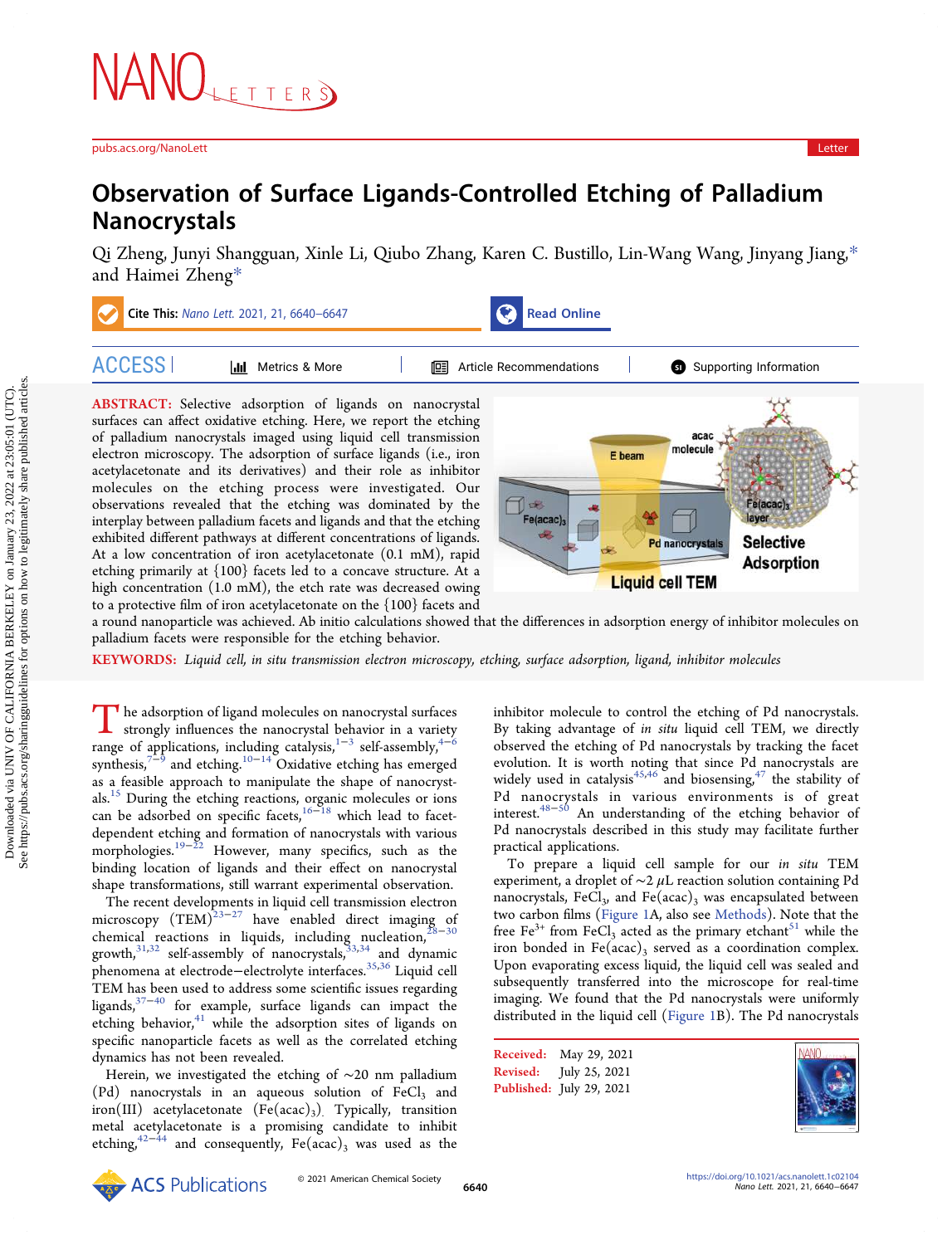<span id="page-1-0"></span>

Figure 1. Etching of Pd nanocrystals at different Fe(acac)<sub>3</sub> concentrations. (A) A schematic setup of *in situ* liquid cell TEM experiment with Pd nanocrystals and Fe(acac)<sub>3</sub> in water. (B) A low-magnification TEM image of the Pd nanocrystals distributed in the liquid cell. (C) A singlecrystalline Pd nanocrystal. (D) A high-resolution TEM image of a Pd nanocrystal. The (100) and (110) facets can be distinguished. (E) Rapid etching of Pd nanocrystals at 0.1 mM Fe(acac)<sub>3</sub>. (F) Mitigated etching of Pd nanocrystals in the 1 mM Fe(acac)<sub>3</sub> aqueous solution.

had an average size of ∼20 nm and exhibited a truncated cubic shape (Figure 1C, also see [Figure S1](https://pubs.acs.org/doi/suppl/10.1021/acs.nanolett.1c02104/suppl_file/nl1c02104_si_001.pdf)) with exposed (100), (110), and (111) facets (Figure 1D). The three-dimensional view of the Pd nanocrystal was observed when it was rotating in the liquid cell [\(Figure S2](https://pubs.acs.org/doi/suppl/10.1021/acs.nanolett.1c02104/suppl_file/nl1c02104_si_001.pdf)).

Different etching phenomena were noticed at two different Fe(acac)<sub>3</sub> concentrations. At 0.1 mM Fe(acac)<sub>3</sub>, a rapid etching of Pd nanocrystals was observed, as shown in Figure 1E. At this low concentration of  $Fe (acac)_3$ , most of the Pd nanocrystals showed etch completion after 12 s. However, the etching was significantly suppressed under a high  $Fe (acac)_3$ (1.0 mM); no obvious shape change or little size change was observed after 20 s (Figure 1F). In both cases, some electron radiolysis species such as  $O_2$  and  $H_2O_2$  can promote the initial etching.<sup>52</sup> It seems that there was moderate etching at the corners of Pd nanocrystals at the initial stage ("0 s" refers to the initial imaging time). Note that the electron dose rate

(∼200 e·Å<sup>−</sup><sup>2</sup> ·s −1 ) was controlled in the same manner in Figure 1E,F to incorporate the same electron beam effect in both concentrations. These results indicate that  $Fe (acac)<sub>3</sub>$  molecules readily impacted the etching of Pd nanocrystals, leading to different etch rates and etching modes.

The individual Pd nanocrystal was traced with high resolution to quantify the nanocrystal shape evolution during etching. At the low Fe(acac)<sub>3</sub> concentration (0.1 mM), the etching reactions initiated at the {100} facets and proceeded rapidly along the ⟨100⟩ directions ([Figure 2A](#page-2-0)). In this scenario, the fast etching along the ⟨100⟩ directions led to transforming the truncated Pd nanocube into a concave nanoparticle within 10 s. Meanwhile, we observed moderate etching at the corners. With continuous etching primarily along the ⟨100⟩ directions, the concave cube split into small fragments. Most Pd nanocrystals were dissolved after 16 s.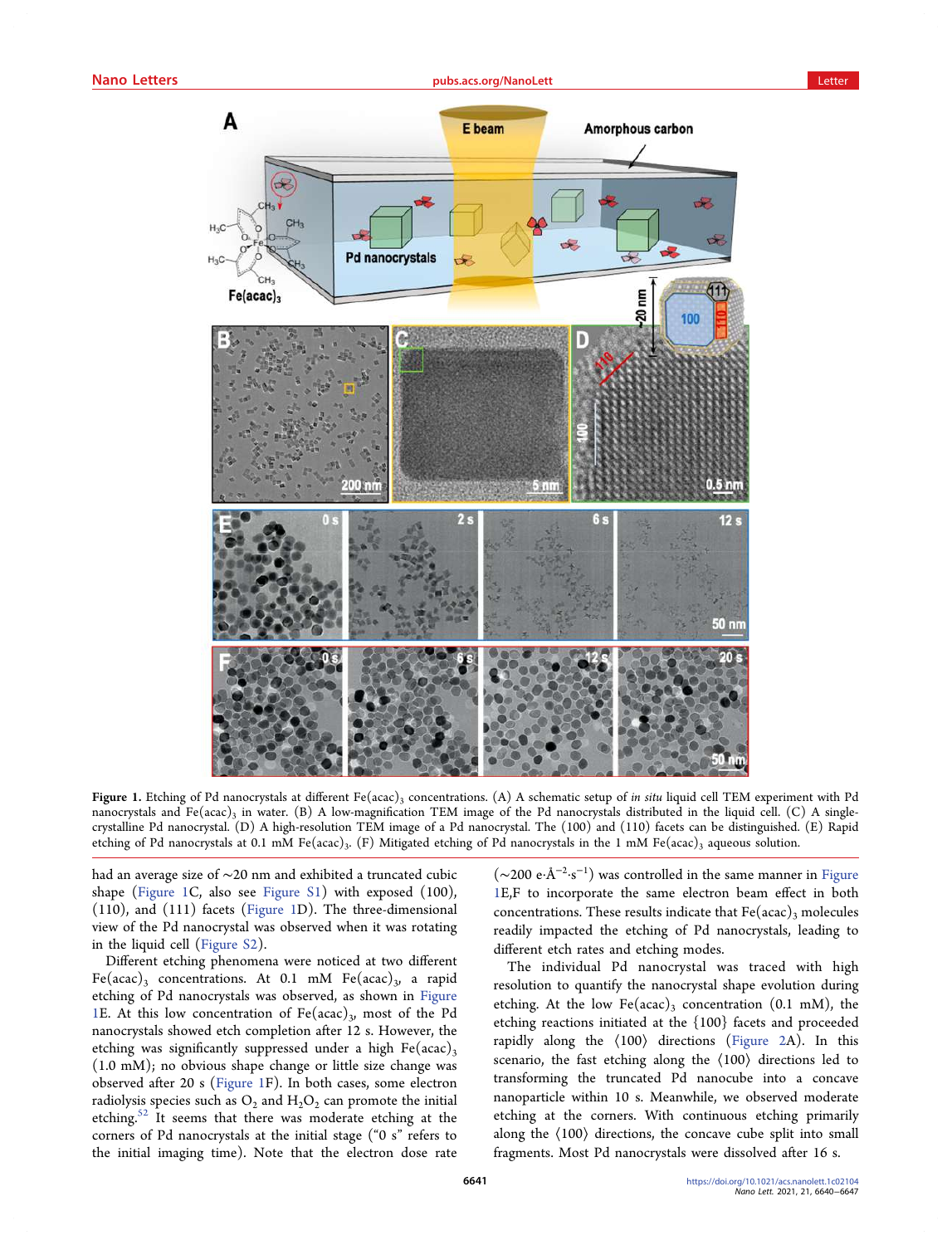<span id="page-2-0"></span>

Figure 2. Rapid etching of a Pd nanocrystal at 0.1 mM Fe(acac)<sub>3</sub>. (A) Time series of in situ TEM images [\(Supplementary Video 1](https://pubs.acs.org/doi/suppl/10.1021/acs.nanolett.1c02104/suppl_file/nl1c02104_si_002.avi)) and corresponding schematics showing the shape evolution throughout the etching process. The {100} facets were highlighted in blue. (B) Timedomain contour plots of the Pd nanocrystal. Contour lines are spaced in time by 1 s. The color of the curves represents the local curvature. (C) Projected area and etch rate of Pd nanocrystal as a function of time. (D) The average center-to-face distance as a function of time. The average etching rates were calculated based on different time ranges. Error bars, standard deviation from multiple measurements.

To better understand the spatiotemporal details of the reaction, we constructed time-domain contour plots showing the dynamic shape evolution of the Pd nanocrystal, colored based on the local curvature. As shown in Figure 2B for the case of the low concentrated Fe(acac)<sub>3</sub> (0.1 mM), it reveals a unique etching mode dominated by the {100} facets with low curvature values. This is different from the commonly reported cases without inhibitor molecules $53$  in which etching initiates in the location with high curvature due to the high surface energy at the low coordinated sites.<sup>[51](#page-7-0),[54,55](#page-7-0)</sup> Our results can be attributed to the capping effect of inhibitor molecules on certain facets so that the selective oxidation of {100} facets leads to the formation of a concave structure. We classified the etching of the Pd nanocrystal into three stages based on the projected area etch rate, as shown in Figure 2C. Etching in the initial period was mild at the rate of ∼6 nm<sup>2</sup>/s, followed by a steady etching period at ∼18 nm<sup>2</sup>/s through etching of the {100} facets. The accelerated etching after ∼4 s can be attributed to the increase of specific surface area with more low-coordinated atoms exposed because of the formation of concave structure. Finally, an acceleration period was noticed at a rate of  $\sim$ 22 nm $^2/s$  once the concave structure collapsed. Etching of the Pd nanocrystal exhibited symmetrical characteristics concerning the evolution of center-to-face distance of the equivalent facets, such as the  $\{100\}$  and  $\{110\}$ , is similar (Figure 2D). This is governed by the geometry of Pd nanocube,<sup>56</sup> and it is consistent with the shape evolution as shown in Figure 2B.

At high Fe(acac)<sub>3</sub> concentration (1.0 mM), the etching of Pd was significantly mitigated by the presence of the ligands at the nanocrystal surfaces. Sequential TEM images and the contour maps show that the truncated Pd nanocube evolved

into nearly a spherical nanoparticle after 8 s of etching [\(Figure](#page-3-0) [3](#page-3-0)A,B). A crystalline thin film on the nanocrystal surface was observed. The thin film hindered the etching of the Pd nanocrystal, especially the {100} facets. This layered structure was further determined to be  $Fe (acac)_3$  based on the crystal structure imaged by high-resolution TEM and chemical EDS mapping (see more details in [Figure 4](#page-4-0) and [Figure S5](https://pubs.acs.org/doi/suppl/10.1021/acs.nanolett.1c02104/suppl_file/nl1c02104_si_001.pdf)). In contrast to the initial etching at low  $Fe (acac)$ <sub>3</sub> concentration where etching starts from  $\{100\}$  facets, the  $\{110\}$  and  $\{111\}$ facets are active and etched in this case since they are mostly exposed to the etchant solution without the protecting film. Thus, the etching leads to the transition of the truncated Pd nanocube into a nearly spherical shape.

The etching kinetics was revealed in [Figure 3C](#page-3-0) by showing that the projected area of Pd nanocrystal declined from 272 to 215 nm2 while its circularity increased to 0.99 as a function of time. We calculated the circularity  $(C)$  using the formula:  $C =$ 4 $\cdot\pi$  (area/perimeter<sup>2</sup>). The rise in circularity represents the Pd nanocrystal transformation from highly faceted to almost a sphere. [Figure 3D](#page-3-0) indicates that the etching was symmetric in 1.0 mM Fe(acac)<sub>3</sub> and that the etch rates at different facets were almost the same and equal to 0.16 nm/s.

We observed that at high electron dose rate (~2700 e·Å<sup>−2</sup>·  $s^{-1}$ ), the surface protective layer of Fe(acac)<sub>3</sub> crystal can be damaged resulting in an etching mode that was similar to the mode of the low concentration  $Fe (acac)_3$  ([Figure S3](https://pubs.acs.org/doi/suppl/10.1021/acs.nanolett.1c02104/suppl_file/nl1c02104_si_001.pdf)). We also discovered that the etch rate was faster than if the protective layer remained intact by a factor of 2 from ∼0.9 to ~3 nm $^2/\mathrm{s}$ , at a higher electron dose rate of ∼2700 e·Å<sup>−</sup><sup>2</sup> ·s <sup>−</sup><sup>1</sup> [\(Figure S4](https://pubs.acs.org/doi/suppl/10.1021/acs.nanolett.1c02104/suppl_file/nl1c02104_si_001.pdf)).

High-resolution images of the Fe(acac)<sub>3</sub> crystalline film on the Pd nanocrystals in a concentrated Fe(acac), solution (1.0) mM) are shown in [Figure 4A](#page-4-0),B. The Fe(acac)<sub>3</sub> film shows a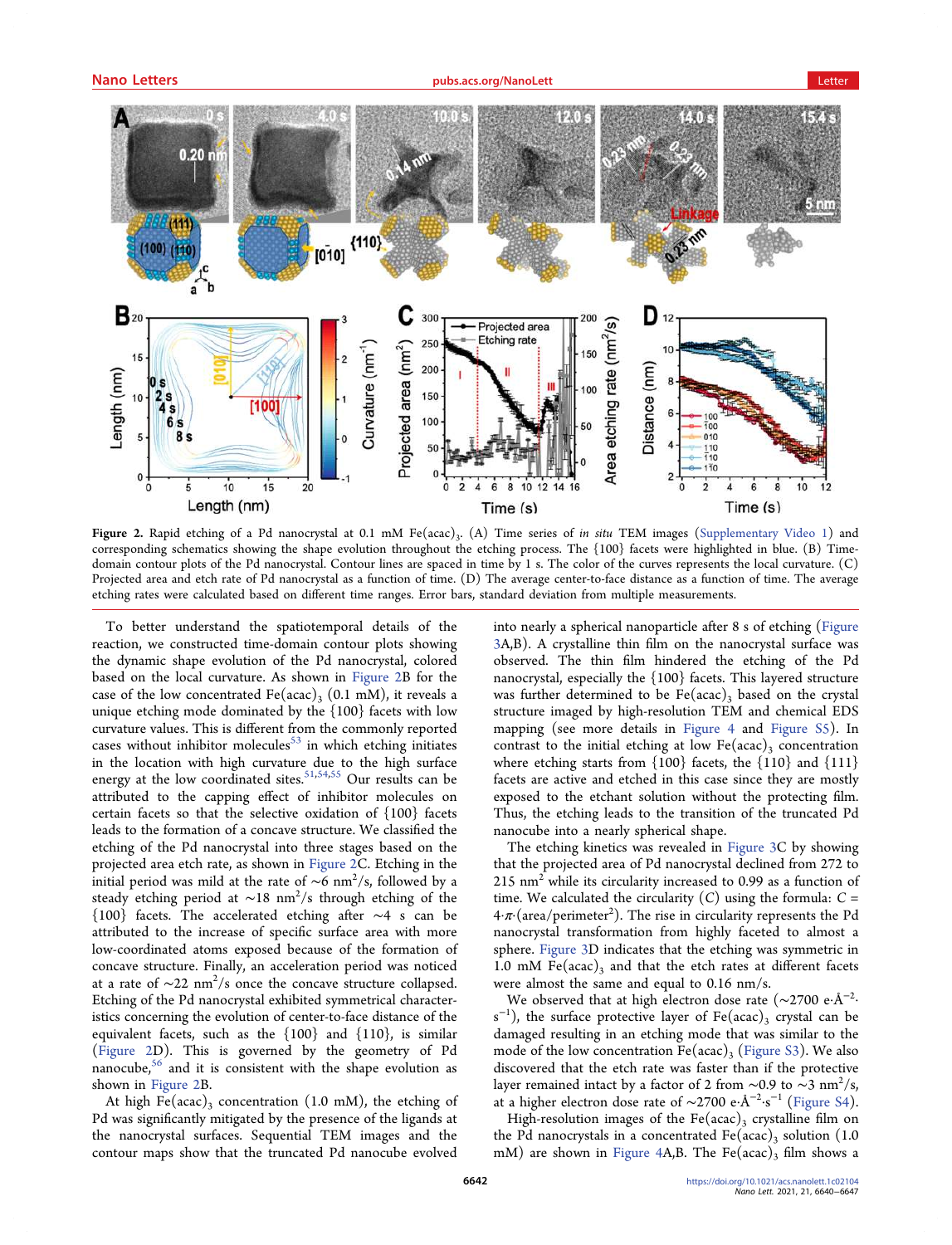<span id="page-3-0"></span>

Figure 3. Mitigated etching of a Pd nanocrystal at 1.0 mM Fe(acac)<sub>3</sub>. (A) Time series of *in situ* TEM images ([Supplementary Video 2\)](https://pubs.acs.org/doi/suppl/10.1021/acs.nanolett.1c02104/suppl_file/nl1c02104_si_003.avi) with corresponding schematics during the shape evolution. The {100} facets are highlighted in blue. (B) Time-domain contour plots of the Pd nanocrystal. Contour lines are spaced in time by 2 s. The color of the curves shows the local curvature. (C) Projected area and circularity of the Pd nanocrystal as a function of time. (D) The average center-to-face distance as a function of time, extracted from contour plots in (B). The average etching rates were calculated based on different time ranges. Error bars, standard deviation from multiple measurements.

layered structure with a 0.85 nm spacing, which corresponds to the (100) spacing of the Fe(acac)<sub>3</sub> crystal [\(Figure 4](#page-4-0)C). Our characterization of the Fe(acac)<sub>3</sub> film is consistent with the reported Fe(acac)<sub>3</sub> crystal structure<sup>57</sup> in which the Fe(acac)<sub>3</sub> molecular layers are assembled by van der Waals force. The chemical maps of the film derived from STEM EDS data can be found in [Figure S5](https://pubs.acs.org/doi/suppl/10.1021/acs.nanolett.1c02104/suppl_file/nl1c02104_si_001.pdf). The Fe(acac)<sub>3</sub> film is only located on the {100} facets of Pd nanocrystals, which means localized protection.

Fe(acac)<sub>3</sub> can transform into free Fe<sup>3+</sup> and acetylacetonate (acac) molecules and vice versa in an aqueous solution. We employed UV−vis spectroscopy to identify the transition states of Fe(acac)<sub>3</sub> at different concentrations. In [Figure 4](#page-4-0)D, the peaks at ∼450 and ∼350 nm are assigned to the absorbance of the coordination bonds between Fe and acac molecules, while the peak at  $\sim$ 300 nm originates from the conjugated C=C bonding.<sup>58</sup> It shows that  $Fe (acac)$ <sub>3</sub> remains the coordination complex at 1.0 mM. However,  $Fe (acac)$ <sub>3</sub> dissociates into acac molecules at the concentration of 0.1 mM. This is consistent with the poor solubility of Fe(acac)<sub>3</sub> in water.<sup>57</sup>

The state of  $Fe (acac)_3$  is dependent on its concentration. As shown in [Scheme 1A](#page-4-0), at a high concentration (1 mM), the coordinated Fe(acac)<sub>3</sub> dominates while at a low concentration (0.1 mM), the abundant species are acac molecules and dissociated Fe<sup>3+</sup> ions. Accordingly, the free Fe<sup>3+</sup> ions can enhance the etching of Pd through oxidation reactions. At high concentration, the primary species in solution is  $Fe (acac)_3$ molecules. The interaction between the  $Fe (acac)_3$  molecule and Pd substrate is van der Waals force ([Scheme 1B](#page-4-0)), which is regarded as "physisorption". [59](#page-7-0) We calculated the adsorption

energies of  $Fe (acac)$ <sub>3</sub> on different Pd facets based on density functional theory (DFT). The results show that the differences in the absorption energy are minimal ([Table 1\)](#page-5-0). We consider that the Fe(acac)<sub>3</sub> molecules prefer to attach to the  $\{100\}$ facets because of the flat surface of the {100} facets and a good lattice match.<sup>60</sup> Both  $\{100\}$  facet of Fe(acac)<sub>3</sub> crystal and the {100} facet of Pd crystal share the orthogonal crystallographic symmetry, and similar d-spacings, which may facilitate the epitaxial growth of  $Fe (acac)_3$  on Pd facets ([Figure S6](https://pubs.acs.org/doi/suppl/10.1021/acs.nanolett.1c02104/suppl_file/nl1c02104_si_001.pdf)). These findings corroborate well with our experimental observations shown in [Figure 4A](#page-4-0).

In the low concentration case, the acac molecules are the primary products from  $Fe (acac)_3$  dissociation. DFT calculations involving structure optimization show that covalent bonding between Pd adatom and the acac molecule is expected ([Scheme 1C](#page-4-0), also see [Figure S7](https://pubs.acs.org/doi/suppl/10.1021/acs.nanolett.1c02104/suppl_file/nl1c02104_si_001.pdf)). The calculations suggest that the acac molecules are "chemisorbed" on the Pd surface in the 0.1 mM  $\text{Fe}(\text{acc})_3$ .<sup>[61](#page-7-0)</sup> The adsorption energy of acac molecule on Pd {110} is much lower than the adsorption energy on the Pd {100} facets, which indicates the molecule interacts more strongly with Pd atoms on the Pd {110} than on the {100}. The adsorption of acac molecules stabilizes the surface Pd  ${110}$  by forming the Pd(acac)<sub>2</sub> complex, resulting in the modified surface energy landscape.<sup>[62](#page-7-0)</sup>

Dissociation occurs at both concentrations with acac molecules adsorbed on Pd facets. For example, at the high concentration of Fe(acac)<sub>3</sub>, the adsorption of Fe(acac)<sub>3</sub> on the Pd facets is a dynamic process accommodated by the "physisorption" of  $Fe (acac)$ <sub>3</sub> and "chemisorption" of acac molecules simultaneously. This implies that the etching of Pd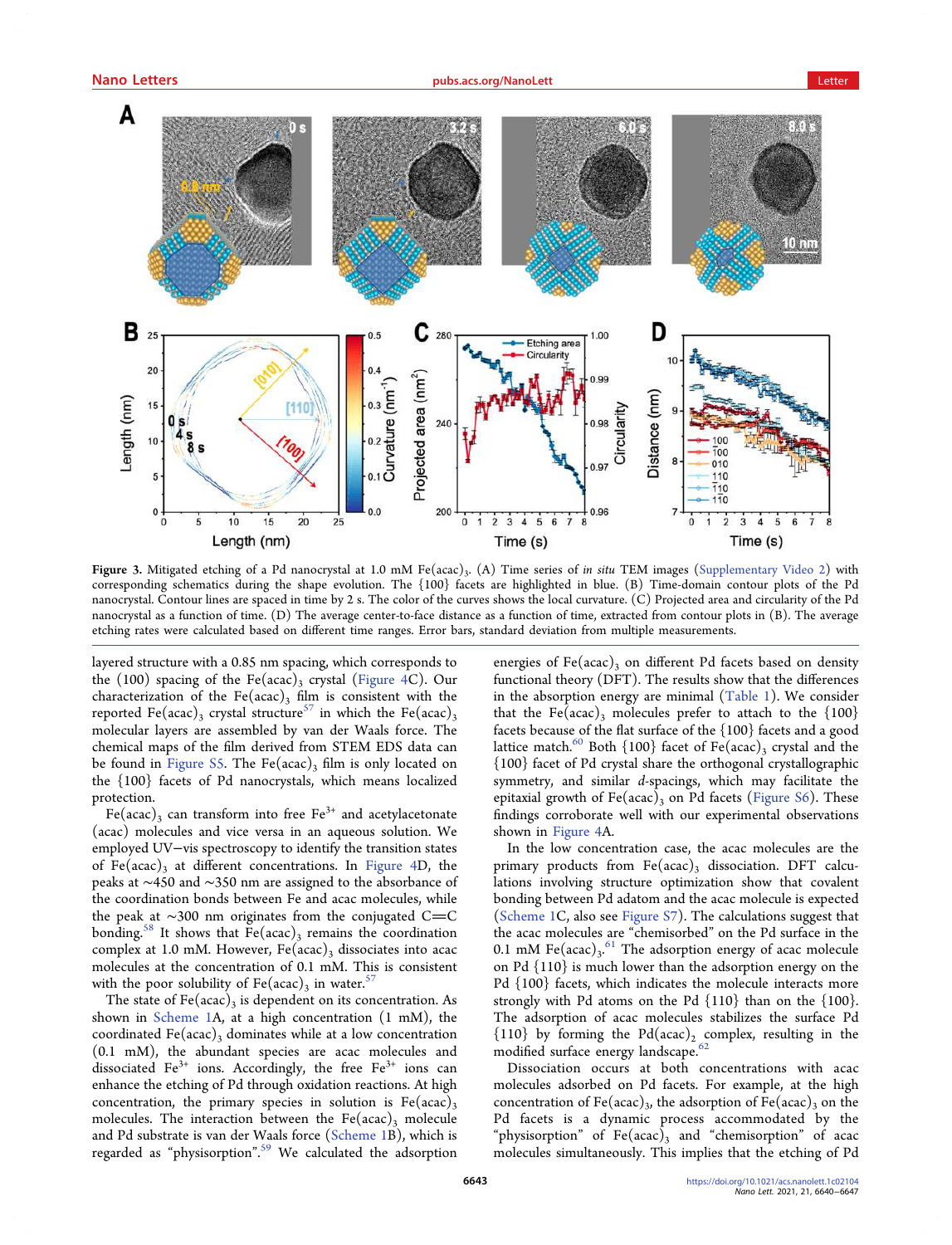<span id="page-4-0"></span>

Figure 4. Distinct adsorption modes of Fe(acac)<sub>3</sub> on Pd facets at different concentrations. (A) A TEM image of Fe(acac)<sub>3</sub> molecular layers grown on the Pd (100) facet in the liquid cell at 1.0 mM Fe(acac)<sub>3</sub>. (B) A high-resolution TEM image of the layered Fe(acac)<sub>3</sub> with a 0.85 nm interlayer distance. (C) Atomic structure of Fe(acac)<sub>3</sub> molecular crystal with consistent spacing. (D) UV−vis spectra of Fe(acac)<sub>3</sub> in solution at different concentrations. Fe(acac)<sub>3</sub> dissociates into acac molecules at 0.1 mM.

Scheme 1. States of Fe(acac)<sub>3</sub> at Different Concentrations<sup>a</sup>



 ${}^a(A)$  Fe(acac)<sub>3</sub> can transform into free Fe<sup>3+</sup> and acetylacetonate (acac) molecules and vice versa, depending on the concentration. (B) The growth of Fe(acac)<sub>3</sub> molecular layers on the {100} facet at 1.0 mM Fe(acac)<sub>3</sub>. (C) Adsorption of the acac molecule on the {110} facet at 0.1 mM  $Fe (acac)_3$ .

nanocrystals is mitigated by the physisorption of  $Fe (acac)$ 3 molecular film on the {100} facets and chemisorption of acac small molecules on the {110} facets. However, the protection by Fe(acac)<sub>3</sub> film is more effective with a thick layer up to ~10 nm. It is also noted that at the high concentration of  $Fe (acac)$ <sub>3</sub> (1 mM), the mitigation of etching can be dominated by the

physical film protection of the {100} facets at the very beginning. If the Fe(acac)<sub>3</sub> film is destroyed by electron beam irradiation, the effects of acac molecules on the {110} facets are more prominent.

In summary, the nanoscale etching behavior of the Pd nanocrystals in the solution of  $Fe (acac)_3$  was tracked in real-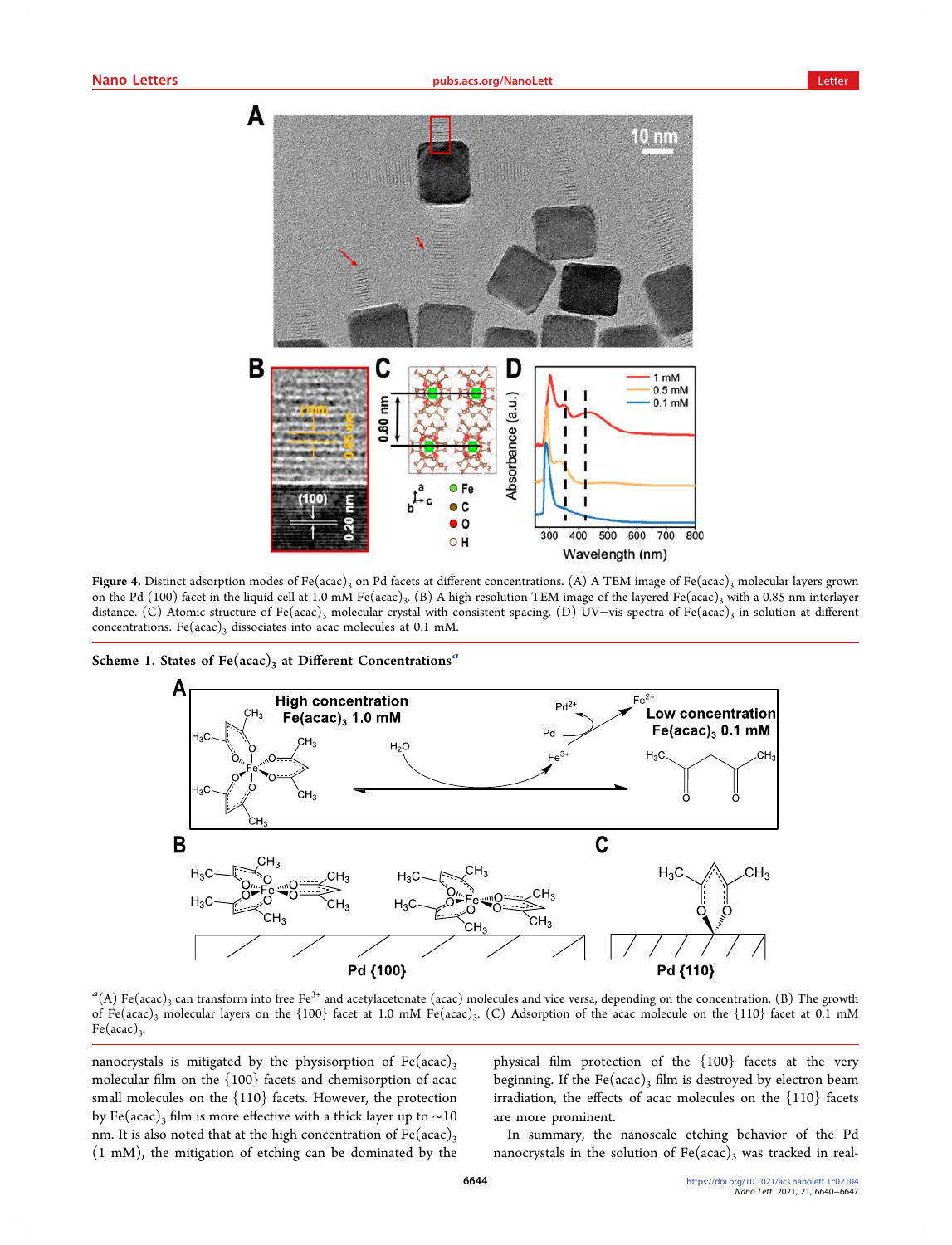<span id="page-5-0"></span>Table 1. Adsorption Energy of  $Fe (acac)$ <sub>3</sub> and acac on Pd Facets

|       | adsorption energy $(eV)$ |         |
|-------|--------------------------|---------|
| facet | $Fe (acac)$ <sub>3</sub> | acac    |
| (100) | $-0.12$                  | $-0.54$ |
| (110) | $-0.20$                  | $-0.72$ |
| (111) | $-0.14$                  | $-0.78$ |

time through in situ liquid cell TEM. The facet-dependent etch rate, and the shape evolution of Pd nanocrystals were investigated at two different concentrations of  $Fe (acac)$ <sub>3</sub>. At a low concentration of Fe(acac)<sub>3</sub> (0.1 mM), we found that the etching originated on the Pd {100} facets, while at a high concentration of Fe(acac)<sub>3</sub> (1.0 mM), the initial etching mostly occurs at the Pd {110} facets. At high concentrated Fe(acac)<sub>3</sub> (1.0 mM), an Fe(acac)<sub>3</sub> protective film was formed on the {100} facets, which significantly mitigated the etch rate of the  $\{100\}$  facets from 16 to 5 nm<sup>2</sup>/s. In situ liquid cell TEM observation facilitates an opportunity to decipher nanoscale etching mechanisms and provides insights for designing corrosion-resistant nanomaterials by manipulating the interplay between inhibitor molecules and nanomaterials surfaces.

## ■ METHODS

Palladium Nanocrystals. Pd nanocrystals were synthe-sized according to the reported method.<sup>[63](#page-7-0)</sup> STEM imaging and energy dispersive spectroscopy (EDS) elemental mapping of the nanocrystals are shown in [Figure S1](https://pubs.acs.org/doi/suppl/10.1021/acs.nanolett.1c02104/suppl_file/nl1c02104_si_001.pdf). The concentration of Pd nanocrystals in solution was ~40  $\mu$ g/mL.

In Situ TEM. The TEM liquid cell was prepared by encapsulating liquid between two carbon film-supported copper grids. First, the Pd nanocrystal solution was dropcasted on the carbon support on the first copper grid and air-dried for  $\sim$ 5 min. Then, a droplet ( $\sim$ 2 µL) of the reaction solution (0.1 M FeCl<sub>3</sub>, 0.2 mM HCl, and 0.1–1.0 mM Fe(acac)<sub>3</sub>) was loaded onto the carbon support of the second copper grid and covered with the first grid. The liquid pockets were encapsulated between two carbon films supported on Cu grids due to van der Waals forces after evaporation of the excess liquid solution. Afterward, the liquid cell was loaded into an aberration-corrected transmission electron microscope for imaging. The in situ liquid cell experiments were performed on a Thermo Fisher Scientific ThemIS. The microscope was operated at 300 keV with a Super-X energy dispersive X-ray spectroscopy (EDS) detector, allowing for rapid chemical identification. The videos were recorded on a Ceta CMOS camera at 5 frames per second.

UV−vis Spectroscopy. The liquid-state UV−vis absorbance measurement was performed on Cary 5000 UV−vis-NIR spectrometer from 180 to 1000 nm with a step size of 1 nm.

Density Functional Theory Calculations. DFT calculations were performed by the Vienna Ab Initio Simulation Package (VASP).<sup>[64,65](#page-7-0)</sup> The projector augmented wave (PAW) method<sup>66,[67](#page-7-0)</sup> combined with the Perdew−Burke−Ernzerhof exchange<sup>68</sup> was used throughout the calculation. The planewave basis energy cutoff was set at 450 eV for high precision, and the related criteria were set 10<sup>−</sup><sup>4</sup> eV for total energy change and 0.02 eV/Å for the force on each atom. The Monkhorst−Pack grids in the Brillouin zone of the primitive cells were set  $5 \times 5 \times 1$  for k-point sampling.

The Pd(100), Pd(110), and Pd(111) surfaces were all modeled by periodically repeated unit cells. For example, the Pd(100) surface was achieved by a  $3 \times 3$  supercell. Each slab consists of four Pd atomic layers; the bottom two layers were fixed at their bulk lattice positions while the top two layers and the adsorbates were allowed to relax fully. Successive slabs were separated in the z-direction by a vacuum layer of 25 Å.

The adsorption energy calculation formula is given below

$$
E_{\rm ads} = E_{\rm adsorbate/surface} - E_{\rm clean} - E_{\rm adsorbate}
$$

where  $E_{\rm adsorbate/surface}$  ,  $E_{\rm clean}$  , and  $E_{\rm adsorbate}$  represent the total energies of the adsorbate-slab, the clean slab, and the adsorbate species, respectively.

#### ■ ASSOCIATED CONTENT

#### **6** Supporting Information

TThe Supporting Information is available free of charge at [https://pubs.acs.org/doi/10.1021/acs.nanolett.1c02104.](https://pubs.acs.org/doi/10.1021/acs.nanolett.1c02104?goto=supporting-info)

Supporting figures and discussions; EDS mapping of Pd nanocrystals and electron beam effect [\(PDF\)](https://pubs.acs.org/doi/suppl/10.1021/acs.nanolett.1c02104/suppl_file/nl1c02104_si_001.pdf)

Video 1 shows rapid etching of a Pd nanocrystal at 0.1 mM Fe(acac)<sub>3</sub> [\(AVI\)](https://pubs.acs.org/doi/suppl/10.1021/acs.nanolett.1c02104/suppl_file/nl1c02104_si_002.avi)

Video 2 shows mitigated etching of a Pd nanocrystal at 1.0 mM Fe(acac)<sub>3</sub> [\(AVI\)](https://pubs.acs.org/doi/suppl/10.1021/acs.nanolett.1c02104/suppl_file/nl1c02104_si_003.avi)

Video 3 shows electron beam damages the surface ligands with a different etching mode at 1.0 mM  $Fe (acac)$ <sub>3</sub>  $(AVI)$  $(AVI)$  $(AVI)$ 

## ■ AUTHOR INFORMATION

## Corresponding Authors

Haimei Zheng − Materials Sciences Division, Lawrence Berkeley National Laboratory, Berkeley, California 94720, United States; [orcid.org/0000-0003-3813-4170](https://orcid.org/0000-0003-3813-4170); Email: [hmzheng@lbl.gov](mailto:hmzheng@lbl.gov)

Jinyang Jiang <sup>−</sup> School of Materials Science and Engineering, Southeast University, Nanjing 211189, P.R. China; [orcid.org/0000-0002-0134-9373;](https://orcid.org/0000-0002-0134-9373) Email: [jiangjinyang16@163.com](mailto:jiangjinyang16@163.com)

#### Authors

- Qi Zheng − Materials Sciences Division, Lawrence Berkeley National Laboratory, Berkeley, California 94720, United States; School of Materials Science and Engineering, Southeast University, Nanjing 211189, P.R. China
- Junyi Shangguan <sup>−</sup> Materials Sciences Division, Lawrence Berkeley National Laboratory, Berkeley, California 94720, United States

Xinle Li <sup>−</sup> Molecular Foundry, Lawrence Berkeley National Laboratory, Berkeley, California 94720, United States; Present Address: (X.L.) Department of Chemistry, Clark Atlanta University, Atlanta, GA 30314, United States

- Qiubo Zhang Materials Sciences Division, Lawrence Berkeley National Laboratory, Berkeley, California 94720, United States
- Karen C. Bustillo <sup>−</sup> National Center for Electron Microscopy, Molecular Foundry, Lawrence Berkeley National Laboratory, Berkeley, California 94720, United States; [orcid.org/](https://orcid.org/0000-0002-2096-6078) [0000-0002-2096-6078](https://orcid.org/0000-0002-2096-6078)
- Lin-Wang Wang <sup>−</sup> Materials Sciences Division, Lawrence Berkeley National Laboratory, Berkeley, California 94720, United States; @ [orcid.org/0000-0001-7061-2692](https://orcid.org/0000-0001-7061-2692)

Complete contact information is available at: [https://pubs.acs.org/10.1021/acs.nanolett.1c02104](https://pubs.acs.org/doi/10.1021/acs.nanolett.1c02104?ref=pdf)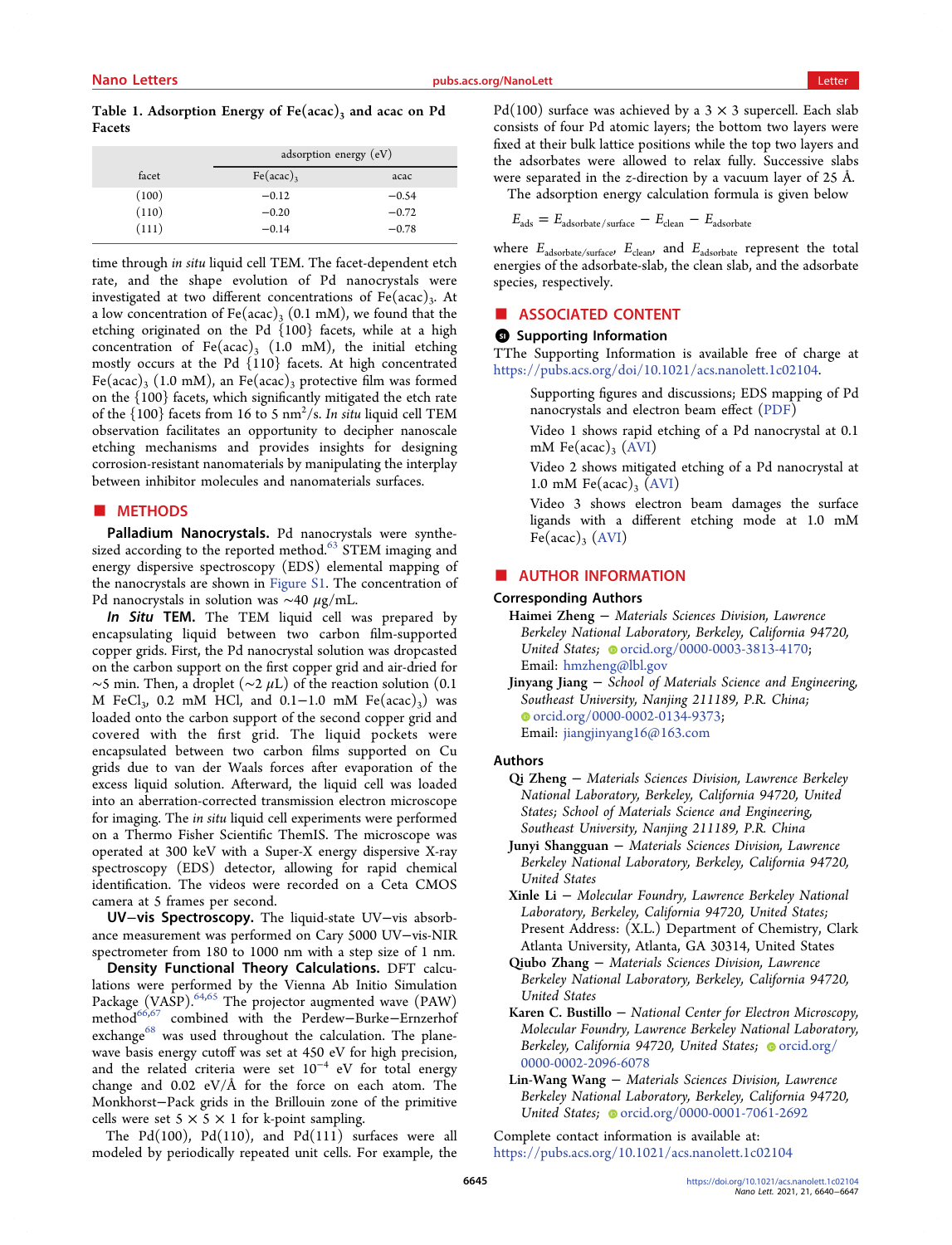#### <span id="page-6-0"></span>**Notes**

The authors declare no competing financial interest.

# ■ ACKNOWLEDGMENTS

This work was supported by the U.S. Department of Energy (DOE), Office of Science, Office of Basic Energy Sciences (BES), Materials Science and Engineering Division under Contract No. DE-AC02-05-CH11231 within the KC22ZH program. Work at the Molecular Foundry is supported by the Office of Science, Office of Basic Energy Sciences, of the U.S. Department of Energy under Contract No. DE-AC02- 05CH11231. J.J. acknowledges the support from the National Natural Science Foundation of China (No. 51925903) and the National Key R&D Program of China (2018YFC0705401).

#### ■ REFERENCES

(1) Chen, C.; Kang, Y.; Huo, Z.; Zhu, Z.; Huang, W.; Xin, H. L.; Snyder, J. D.; Li, D.; Herron, J. A.; Mavrikakis, M.; Chi, M.; More, K. L.; Li, Y.; Markovic, N. M.; Somorjai, G. A.; Yang, P.; Stamenkovic, V. R. [Highly Crystalline Multimetallic Nanoframes with Three-Dimen](https://doi.org/10.1126/science.1249061)[sional Electrocatalytic Surfaces.](https://doi.org/10.1126/science.1249061) Science 2014, 343 (6177), 1339− 1343.

(2) Kuo, D.-Y.; Kawasaki, J. K.; Nelson, J. N.; Kloppenburg, J.; Hautier, G.; Shen, K. M.; Schlom, D. G.; Suntivich, J. [Influence of](https://doi.org/10.1021/jacs.6b11932?urlappend=%3Fref%3DPDF&jav=VoR&rel=cite-as) Surface Adsorption on the Oxygen Evolution Reaction on IrO<sub>2</sub> (110). J. Am. Chem. Soc. 2017, 139 (9), 3473−3479.

(3) Fu, Q.; Bao, X[. Surface Chemistry and Catalysis Confined under](https://doi.org/10.1039/C6CS00424E) [Two-Dimensional Materials.](https://doi.org/10.1039/C6CS00424E) Chem. Soc. Rev. 2017, 46 (7), 1842− 1874.

(4) Yu, M.; Bovet, N.; Satterley, C. J.; Bengio, S.; Lovelock, K. R. J.; Milligan, P. K.; Jones, R. G.; Woodruff, D. P.; Dhanak, V[. True Nature](https://doi.org/10.1103/PhysRevLett.97.166102) [of an Archetypal Self-Assembly System: Mobile Au-Thiolate Species](https://doi.org/10.1103/PhysRevLett.97.166102) [on Au \(111\).](https://doi.org/10.1103/PhysRevLett.97.166102) Phys. Rev. Lett. 2006, 97 (16), 166102.

(5) Otero, R.; Gallego, J. M.; de Parga, A. L. V.; Martin, N.; Miranda, R. [Molecular Self-Assembly at Solid Surfaces.](https://doi.org/10.1002/adma.201102022) Adv. Mater. 2011, 23 (44), 5148−5176.

(6) Sun, D.; Riley, A. E.; Cadby, A. J.; Richman, E. K.; Korlann, S. D.; Tolbert, S. H[. Hexagonal Nanoporous Germanium through](https://doi.org/10.1038/nature04891) [Surfactant-Driven Self-Assembly of Zintl Clusters.](https://doi.org/10.1038/nature04891) Nature 2006, 441 (7097), 1126−1130.

(7) Sun, Y.; Xia, Y[. Shape-Controlled Synthesis of Gold and Silver](https://doi.org/10.1126/science.1077229) [Nanoparticles.](https://doi.org/10.1126/science.1077229) Science 2002, 298 (5601), 2176−2179.

(8) Zhang, G.; Qi, P.; Wang, X.; Lu, Y.; Li, X.; Tu, R.; Bangsaruntip, S.; Mann, D.; Zhang, L.; Dai, H. [Selective Etching of Metallic Carbon](https://doi.org/10.1126/science.1133781) [Nanotubes by Gas-Phase Reaction.](https://doi.org/10.1126/science.1133781) Science 2006, 314 (5801), 974− 977.

(9) Zhao, M.; Xia, Y[. Crystal-Phase and Surface-Structure Engineer](https://doi.org/10.1038/s41578-020-0183-3)[ing of Ruthenium Nanocrystals.](https://doi.org/10.1038/s41578-020-0183-3) Nat. Rev. Mater. 2020, 5 (6), 440− 459.

(10) Renner, F. U.; Stierle, A.; Dosch, H.; Kolb, D. M.; Lee, T.-L.; Zegenhagen, J. [Initial Corrosion Observed on the Atomic Scale.](https://doi.org/10.1038/nature04465) Nature 2006, 439 (7077), 707−710.

(11) Lin, D.; Liu, Y.; Li, Y.; Li, Y.; Pei, A.; Xie, J.; Huang, W.; Cui, Y. [Fast Galvanic Lithium Corrosion Involving a Kirkendall-Type](https://doi.org/10.1038/s41557-018-0203-8) [Mechanism.](https://doi.org/10.1038/s41557-018-0203-8) Nat. Chem. 2019, 11 (4), 382−389.

(12) Peng, J.; Chen, B.; Wang, Z.; Guo, J.; Wu, B.; Hao, S.; Zhang, Q.; Gu, L.; Zhou, Q.; Liu, Z.; Hong, S.; You, S.; Fu, A.; Shi, Z.; Xie, H.; Cao, D.; Lin, C.-J.; Fu, G.; Zheng, L.-S.; Jiang, Y.; Zheng, N. [Surface Coordination Layer Passivates Oxidation of Copper.](https://doi.org/10.1038/s41586-020-2783-x) Nature 2020, 586 (7829), 390−394.

(13) Boyle, D. T.; Huang, W.; Wang, H.; Li, Y.; Chen, H.; Yu, Z.; Zhang, W.; Bao, Z.; Cui, Y. [Corrosion of Lithium Metal Anodes](https://doi.org/10.1038/s41560-021-00787-9) [during Calendar Ageing and Its Microscopic Origins.](https://doi.org/10.1038/s41560-021-00787-9) Nat. Energy 2021, 6, 487−494.

(14) Hersbach, T. J. P.; Yanson, A. I.; Koper, M. T. M. [Anisotropic](https://doi.org/10.1038/ncomms12653) [Etching of Platinum Electrodes at the Onset of Cathodic Corrosion.](https://doi.org/10.1038/ncomms12653) Nat. Commun. 2016, 7 (1), 1-7.

(15) Long, R.; Zhou, S.; Wiley, B. J.; Xiong, Y. [Oxidative Etching for](https://doi.org/10.1039/C4CS00136B) [Controlled Synthesis of Metal Nanocrystals: Atomic Addition and](https://doi.org/10.1039/C4CS00136B) [Subtraction.](https://doi.org/10.1039/C4CS00136B) Chem. Soc. Rev. 2014, 43 (17), 6288−6310.

(16) Kesavan, D.; Gopiraman, M.; Sulochana, N. Green Inhibitors for Corrosion of Metals: A Review. Chem. Sci. Rev. Lett. 2012, 1 (1), 1−8.

(17) Finsgar, M.; Jackson, J. [Application of Corrosion Inhibitors for](https://doi.org/10.1016/j.corsci.2014.04.044) [Steels in Acidic Media for the Oil and Gas Industry: A Review.](https://doi.org/10.1016/j.corsci.2014.04.044) Corros. Sci. 2014, 86, 17−41.

(18) Hamadi, L.; Mansouri, S.; Oulmi, K.; Kareche, A[. The Use of](https://doi.org/10.1016/j.ejpe.2018.04.004) [Amino Acids as Corrosion Inhibitors for Metals: A Review.](https://doi.org/10.1016/j.ejpe.2018.04.004) Egypt. Egypt. J. Pet. 2018, 27 (4), 1157−1165.

(19) Zheng, Y.; Zeng, J.; Ruditskiy, A.; Liu, M.; Xia, Y[. Oxidative](https://doi.org/10.1021/cm402023g?urlappend=%3Fref%3DPDF&jav=VoR&rel=cite-as) [Etching and Its Role in Manipulating the Nucleation and Growth of](https://doi.org/10.1021/cm402023g?urlappend=%3Fref%3DPDF&jav=VoR&rel=cite-as) [Noble-Metal Nanocrystals.](https://doi.org/10.1021/cm402023g?urlappend=%3Fref%3DPDF&jav=VoR&rel=cite-as) Chem. Mater. 2014, 26 (1), 22−33.

(20) Xie, S.; Lu, N.; Xie, Z.; Wang, J.; Kim, M. J.; Xia, Y[. Synthesis of](https://doi.org/10.1002/ange.201206044) Pd-Rh Core−[Frame Concave Nanocubes and Their Conversion to](https://doi.org/10.1002/ange.201206044) [Rh Cubic Nanoframes by Selective Etching of the Pd Cores.](https://doi.org/10.1002/ange.201206044) Angew. Chem. 2012, 124 (41), 10412−10416.

(21) Zhang, H.; Jin, M.; Wang, J.; Li, W.; Camargo, P. H. C.; Kim, M. J.; Yang, D.; Xie, Z.; Xia, Y. [Synthesis of Pd](https://doi.org/10.1021/ja201156s?urlappend=%3Fref%3DPDF&jav=VoR&rel=cite-as)− Pt Bimetallic [Nanocrystals with a Concave Structure through a Bromide-Induced](https://doi.org/10.1021/ja201156s?urlappend=%3Fref%3DPDF&jav=VoR&rel=cite-as) [Galvanic Replacement Reaction.](https://doi.org/10.1021/ja201156s?urlappend=%3Fref%3DPDF&jav=VoR&rel=cite-as) J. Am. Chem. Soc. 2011, 133 (15), 6078−6089.

(22) Chen, M.; Wu, B.; Yang, J.; Zheng, N. [Small Adsorbate-Assisted](https://doi.org/10.1002/adma.201104145) [Shape Control of Pd and Pt Nanocrystals.](https://doi.org/10.1002/adma.201104145) Adv. Mater. 2012, 24 (7), 862−879.

(23) Williamson, M. J.; Tromp, R. M.; Vereecken, P. M.; Hull, R.; Ross, F. M[. Dynamic Microscopy of Nanoscale Cluster Growth at the](https://doi.org/10.1038/nmat944) Solid−[Liquid Interface.](https://doi.org/10.1038/nmat944) Nat. Mater. 2003, 2 (8), 532−536.

(24) Zheng, H.; Smith, R. K.; Jun, Y.; Kisielowski, C.; Dahmen, U.; Alivisatos, A. P. [Observation of Single Colloidal Platinum Nanocrystal](https://doi.org/10.1126/science.1172104) [Growth Trajectories.](https://doi.org/10.1126/science.1172104) Science 2009, 324 (5932), 1309−1312.

(25) Liao, H.-G.; Cui, L.; Whitelam, S.; Zheng, H[. Real-Time](https://doi.org/10.1126/science.1219185) [Imaging of Pt3Fe Nanorod Growth in Solution.](https://doi.org/10.1126/science.1219185) Science 2012, 336 (6084), 1011−1014.

(26) Yang, J.; Zeng, Z.; Kang, J.; Betzler, S.; Czarnik, C.; Zhang, X.; Ophus, C.; Yu, C.; Bustillo, K.; Pan, M.; Qiu, J.; Wang, L.-W.; Zheng, H[. Formation of Two-Dimensional Transition Metal Oxide Nano](https://doi.org/10.1038/s41563-019-0415-3)[sheets with Nanoparticles as Intermediates.](https://doi.org/10.1038/s41563-019-0415-3) Nat. Mater. 2019, 18 (9), 970−976.

(27) de Jonge, N.; Houben, L.; Dunin-Borkowski, R. E.; Ross, F. M. [Resolution and Aberration Correction in Liquid Cell Transmission](https://doi.org/10.1038/s41578-018-0071-2) [Electron Microscopy.](https://doi.org/10.1038/s41578-018-0071-2) Nat. Rev. Mater. 2019, 4 (1), 61−78.

(28) Smeets, P. J. M.; Cho, K. R.; Kempen, R. G. E.; Sommerdijk, N. A. J. M.; De Yoreo, J. J[. Calcium Carbonate Nucleation Driven by Ion](https://doi.org/10.1038/nmat4193) [Binding in a Biomimetic Matrix Revealed by in Situ Electron](https://doi.org/10.1038/nmat4193) [Microscopy.](https://doi.org/10.1038/nmat4193) Nat. Mater. 2015, 14 (4), 394−399.

(29) Nielsen, M. H.; Aloni, S.; De Yoreo, J. [J. In Situ TEM Imaging](https://doi.org/10.1126/science.1254051) [of CaCO3 Nucleation Reveals Coexistence of Direct and Indirect](https://doi.org/10.1126/science.1254051) [Pathways.](https://doi.org/10.1126/science.1254051) Science 2014, 345 (6201), 1158-1162.

(30) Liao, H.-G.; Zherebetskyy, D.; Xin, H.; Czarnik, C.; Ercius, P.; Elmlund, H.; Pan, M.; Wang, L.-W.; Zheng, H. [Facet Development](https://doi.org/10.1126/science.1253149) [during Platinum Nanocube Growth.](https://doi.org/10.1126/science.1253149) Science 2014, 345 (6199), 916− 919.

(31) Li, D.; Nielsen, M. H.; Lee, J. R. I.; Frandsen, C.; Banfield, J. F.; De Yoreo, J. J[. Direction-Specific Interactions Control Crystal Growth](https://doi.org/10.1126/science.1219643) [by Oriented Attachment.](https://doi.org/10.1126/science.1219643) Science 2012, 336 (6084), 1014−1018.

(32) Liu, L.; Nakouzi, E.; Sushko, M. L.; Schenter, G. K.; Mundy, C. J.; Chun, J.; De Yoreo, J. J[. Connecting Energetics to Dynamics in](https://doi.org/10.1038/s41467-020-14719-w) [Particle Growth by Oriented Attachment Using Real-Time Observa](https://doi.org/10.1038/s41467-020-14719-w)[tions.](https://doi.org/10.1038/s41467-020-14719-w) Nat. Commun. 2020, 11 (1), 1−11.

(33) Luo, B.; Kim, A.; Smith, J. W.; Ou, Z.; Wu, Z.; Kim, J.; Chen, Q[. Hierarchical Self-Assembly of 3D Lattices from Polydisperse](https://doi.org/10.1038/s41467-019-09787-6) [Anisometric Colloids.](https://doi.org/10.1038/s41467-019-09787-6) Nat. Commun. 2019, 10 (1), 1−9.

(34) Ou, Z.; Wang, Z.; Luo, B.; Luijten, E.; Chen, Q[. Kinetic](https://doi.org/10.1038/s41563-019-0514-1) [Pathways of Crystallization at the Nanoscale.](https://doi.org/10.1038/s41563-019-0514-1) Nat. Mater. 2020, 19 (4), 450−455.